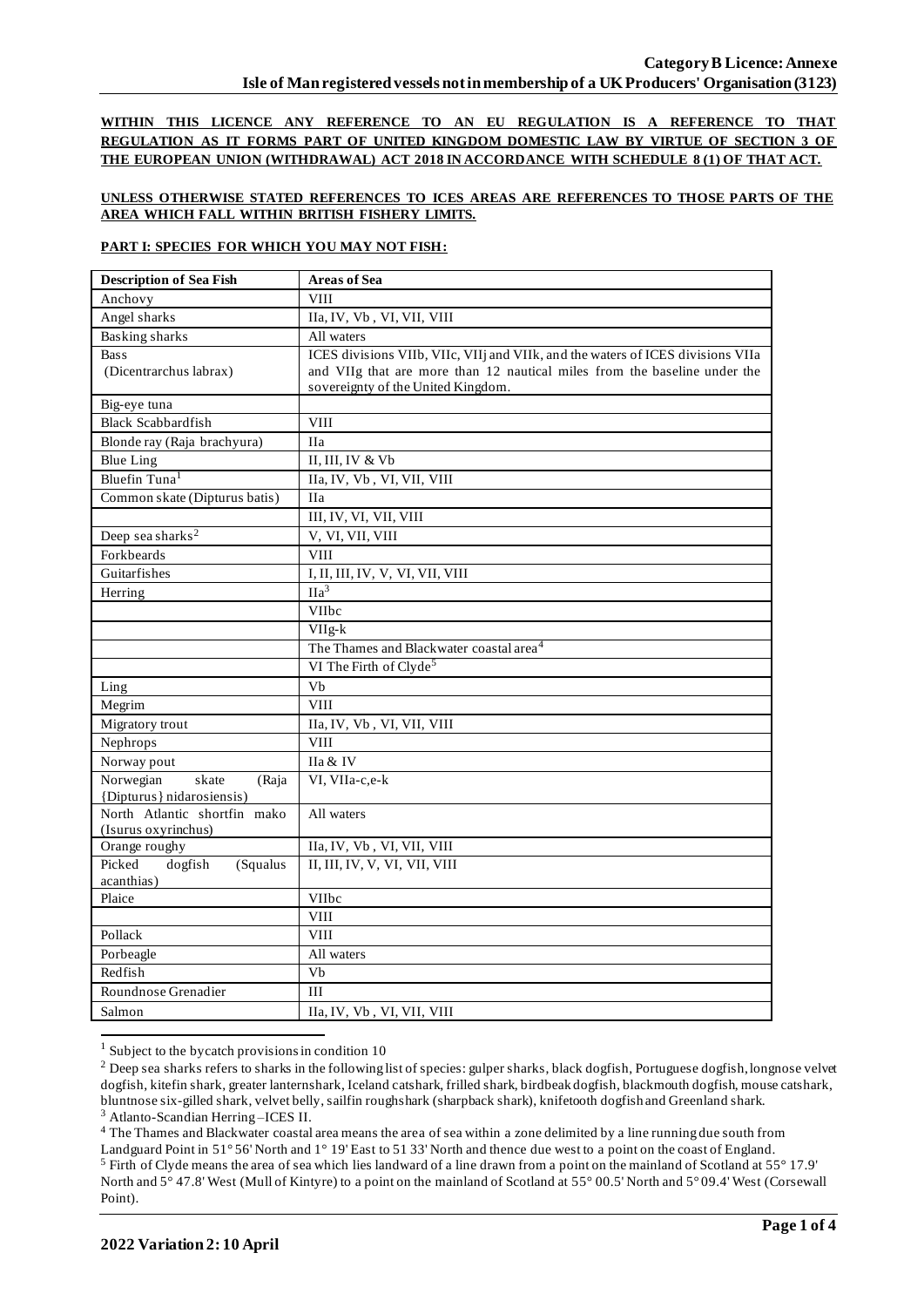## **Category B Licence: Annexe Isle of Man registered vessels not in membership of a UK Producers' Organisation (3123)**

| Sandeels                                        | Scottish Inshore Waters <sup>6</sup>         |  |  |
|-------------------------------------------------|----------------------------------------------|--|--|
| Skates and Rays                                 | <b>VIII</b>                                  |  |  |
| Small-eyed<br>(Raja<br>ray<br>microocellata)    | IIa, IV, VIa, VIb, VIIa-c, VIIe and VIIh-k   |  |  |
| Smooth<br>lanternshark<br>(Etmopterus pusillus) | IIa, IV                                      |  |  |
|                                                 | I, V, VI, VII, VIII                          |  |  |
| Sole                                            | VIIbc                                        |  |  |
|                                                 | <b>VIII</b>                                  |  |  |
| Starry Ray (Amblyraja radiata)                  | IIa, IIIa, IV, VIId                          |  |  |
| Thornback ray (Raja clavata)                    | <b>IIIa</b>                                  |  |  |
| Tope shark (Galeorhinus galeus)                 | When taken with longlines in IIa, IV; and in |  |  |
|                                                 | I, V, VI, VII, VIII                          |  |  |
| Undulate Ray (Raja undulata)                    | VI                                           |  |  |
| White sharks                                    | IIa, IV, Vb, VI, VII, VIII                   |  |  |
| White Skate (Rostroraja alba)                   | VI, VII, VIII                                |  |  |
| Whiting                                         | <b>VIII</b>                                  |  |  |

# **SPECIES FOR WHICH YOU MAY NOT FISH CONTINUED**

| <b>SPECIES</b>            | <b>SEA AREAS</b>                          |
|---------------------------|-------------------------------------------|
|                           |                                           |
| <b>Blue Whiting</b>       | IIa, IV, Vb, VI, VII, VIIIabde            |
| Boarfish (Capros aper)    | VI, VII, VIII                             |
| Mackerel                  | IIIa & IV: IIa, IIIbcd                    |
|                           | VI, VII, VIIIabde, Vb, IIa                |
| Sandeels                  | IIa & IV (including all management areas) |
| Skates and Rays           | IIa and IV                                |
|                           | VIa-b & VIIa-c, e-k                       |
|                           | VIId                                      |
| Sole                      | VIIh, j, k                                |
| Tusk                      | IV                                        |
|                           | Vb, VI, VII                               |
| <b>Black Scabbardfish</b> | Vb, VI, VII                               |
| <b>Blue Ling</b>          | Vb, VI, VII                               |

### **Part II: QUOTA LIMITATIONS OF TAC STOCKS**

#### **LICENCE HOLDERS ARE REMINDED THAT QUOTA LIMITS ARE IN LIVE WEIGHT.**

For the conversion factors that apply see the bottom of this Annexe.

| <b>TAC SPECIES</b>   | <b>SEA AREA</b> | <b>QUOTA LIMIT/MONTH</b><br><b>(UNLESS OTHERWISE</b><br><b>STATED</b> ) |
|----------------------|-----------------|-------------------------------------------------------------------------|
| $\rm Cod$            | VIIa            | 1 tonne                                                                 |
| Greater Silver Smelt | IIa, IV         | 0.1 tonnes per trip                                                     |
|                      | Vb, VI, VII     | 1 tonne per trip                                                        |
| Ling                 | Ha              | 0.1 tonnes per trip                                                     |
| Nephrops             | Vb, VI          | 4 tonnes                                                                |
|                      | VII             | 5 tonnes                                                                |

<sup>6</sup> "Scottish inshore waters" means the sea adjacent to the coast of Scotland and to the landward of a limit of 6 nautical miles from the baseline from which the territorial sea is measured, up to the mean high water mark of ordinary spring tides.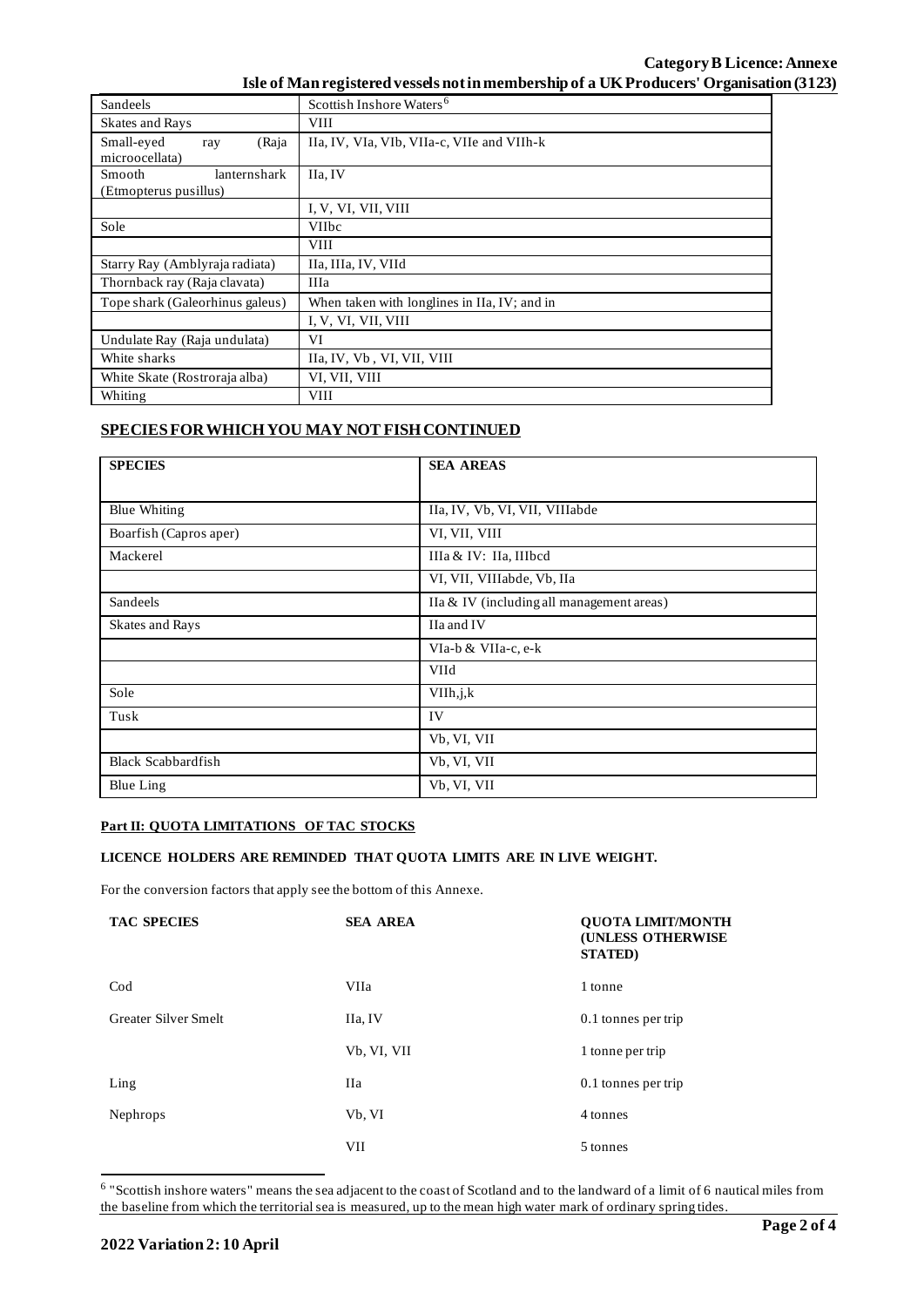# **Category B Licence: Annexe Isle of Man registered vessels not in membership of a UK Producers' Organisation (3123)**

| Plaice                  | VIIa                  | 2 tonnes            |
|-------------------------|-----------------------|---------------------|
| Pollack                 | VII                   | 0.5 tonnes          |
| Tusk                    | <b>IIa</b>            | 0.1 tonnes per trip |
| Blue Ling               | IIa & IV              | 0.1 tonnes per trip |
|                         |                       |                     |
| <b>DEEP-SEA SPECIES</b> | <b>SEA AREA</b>       |                     |
| Alfonsinos              | IV, Vb, VI, VII, VIII |                     |
| Black scabbardfish      | IIa, IV               |                     |
| Forkbeards              | IIa, IV, Vb, VI, VII  |                     |
| Roundnose grenadier     | IIa, IV               |                     |

A quota limitation of **100 kgs per fishing trip** will apply, either singly or collectively, to the above deep-sea stocks in the sea areas described.

| Live weight shall be calculated by multiplying landed weight by the conversion factors set out below. |
|-------------------------------------------------------------------------------------------------------|
|-------------------------------------------------------------------------------------------------------|

| <b>Species</b>              | Code         | Gutted | Gutted &<br>Headed | Fillets | Parts       |
|-----------------------------|--------------|--------|--------------------|---------|-------------|
| Anglerfish                  | ANF          | 1.22   | 3.0                |         | $3.0^{7}$   |
| <b>Bass</b>                 | <b>BSE</b>   | 1.125  |                    | 2.7     |             |
| <b>Blue Whiting</b>         | <b>WHB</b>   | 1.15   |                    |         |             |
| <b>Brill</b>                | <b>BLL</b>   | 1.09   | 2.7                |         |             |
| $\mathrm{Cod}$              | $\rm COD$    | 1.17   | 1.7                | 2.6     | $1.38^{8}$  |
| Conger Eel                  | <b>COE</b>   | 1.125  |                    | 2.7     |             |
| Common Dab                  | <b>DAB</b>   | 1.11   | 1.39               |         |             |
| Common Sole                 | <b>SOL</b>   | 1.04   |                    | 2.5     |             |
| Flounder                    | <b>FLE</b>   | 1.08   |                    | 2.7     | $1.39^{9}$  |
| Greenland Halibut GHL       |              | 1.08   |                    |         |             |
| Halibut                     | <b>HAL</b>   | 1.08   |                    | 2.7     |             |
| Haddock                     | <b>HAD</b>   | 1.17   | 1.46               | 2.6     |             |
| Hake                        | <b>HKE</b>   | 1.11   | 1.4                | 2.6     |             |
| Herring                     | <b>HER</b>   | 1.12   | 1.19               |         |             |
| Horse Mackerel              | JAX          | 1.08   |                    |         |             |
| Lemon Sole                  | <b>LEM</b>   | 1.05   |                    | 2.5     |             |
| Ling                        | LIN          | 1.14   | 1.32               | 2.64    | $2.8^{10}$  |
| Mackerel                    | <b>MAC</b>   | 1.09   |                    |         |             |
| Megrims                     | <b>LEZ</b>   | 1.06   |                    | 2.5     |             |
| Mullet                      | MUL          | 1.125  |                    | 2.7     |             |
| Nephrops                    | <b>NEP</b>   |        |                    |         | $3.0^{8}$   |
| Plaice                      | <b>PLE</b>   | 1.05   | 1.39               | 2.4     |             |
| Pollack                     | <b>POL</b>   | 1.17   | 1.36               | 2.7     |             |
| Redfish                     | <b>RED</b>   | 1.19   |                    |         |             |
| Red Mullet                  | <b>MUR</b>   | 1.125  |                    | 2.7     |             |
| Saithe                      | <b>POK</b>   | 1.19   | 1.44               | 2.9     |             |
| Skates & Rays <sup>11</sup> |              | 1.13   |                    |         | $2.09^{12}$ |
| Picked dogfish              | $_{\rm DGS}$ | 1.35   |                    | 2.7     | $2.52^{10}$ |
| Tope                        | GAG          | 1.125  |                    |         |             |
| Turbot                      | <b>TUR</b>   | 1.09   |                    | 2.7     |             |
| Tusk                        | <b>USK</b>   | 1.14   |                    |         |             |
| Whiting                     | <b>WHG</b>   | 1.18   | 1.41               | 2.7     |             |
| Witch                       | <b>WIT</b>   | 1.06   |                    | 2.7     |             |

<sup>7</sup> Tails

<sup>8</sup> Headed

<sup>9</sup> Gutted, headed and skinned

<sup>10</sup> Gutted and salted

 $11$  Species specific codes and ID guides are available from your local fisheries office

<sup>12</sup> Wings